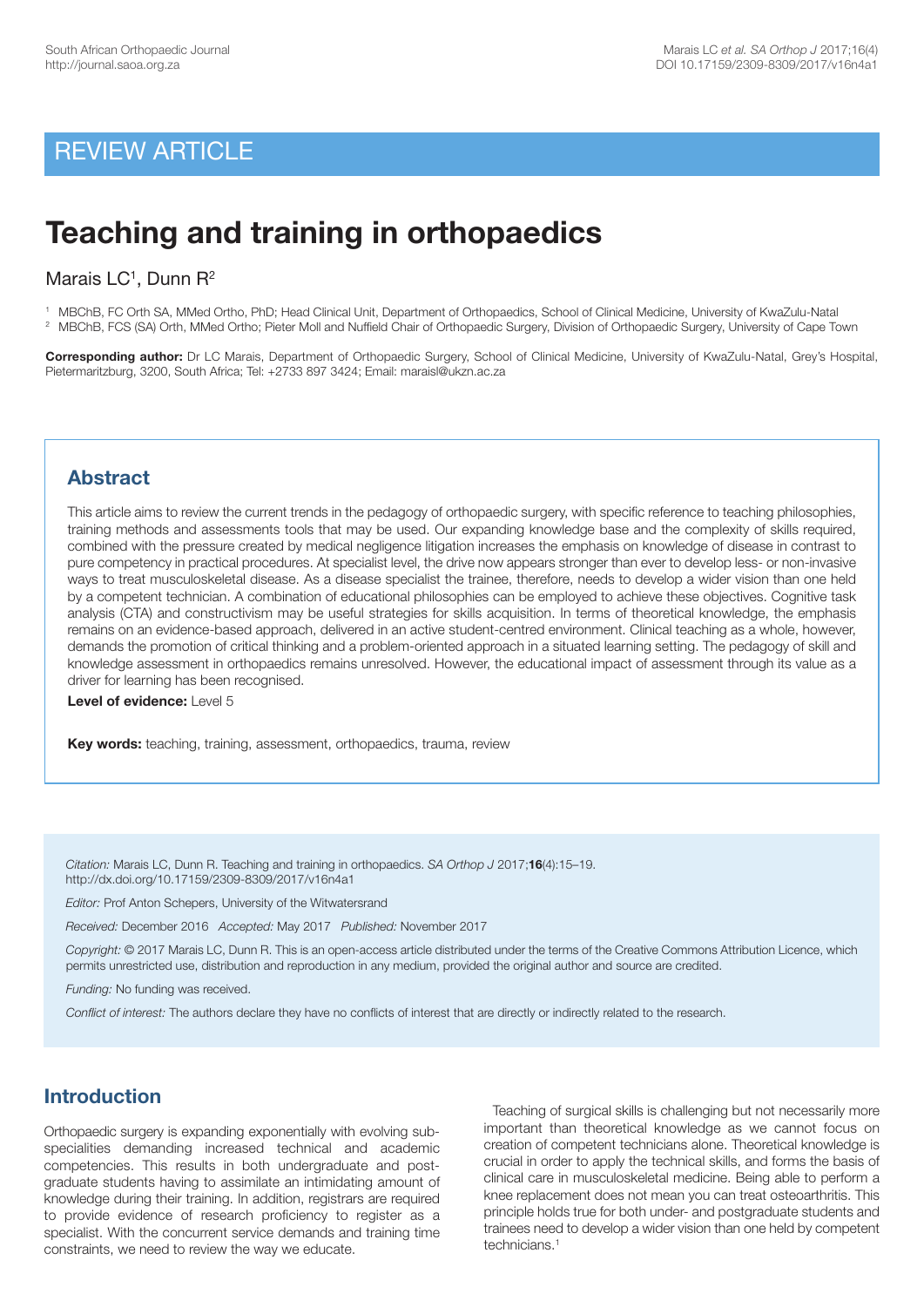This article aims to review the current trends in the pedagogy of orthopaedic surgery with regard to teaching philosophies, training methods and assessments tools.

## **Teaching and training**

#### *Skills acquisition*

Orthopaedics is a procedure-oriented discipline. Teaching and training therefore requires emphasis on acquiring a heterogeneous group of technical and non-technical skills. Traditionally, this involved exposure to a high volume of cases. <sup>2</sup> The following factors challenge this strategy and necessitate a rethink:

- Increasing complexity of procedures, fixation devices and implants
- Reduced training time, primarily because of reduced availability of theatre-time
- Diluted exposure to high-cost elective cases as state hospitals are inundated with trauma
- Shortage of trainers in the clinical academic environment
- Greater awareness of medico-legal implications and ethical issues surrounding training involving patients

Mechanical and virtual reality simulation have been proposed as possible solutions to these problems. Although simulation allows surgeons to acquire psychomotor and technical skills, they do not address certain important non-technical skills like cognitive decision making. The importance of the cognitive phase of acquiring motor skills should not be underestimated and is underlined by Positron Emission Tomography (PET) neuroimaging studies that have demonstrated differences in regional brain activation in association with different forms of motor learning. <sup>3</sup> It has been suggested that cognitive ability comprises up to 75% of surgical training, while mechanical ability only contributes 25%. <sup>4</sup> Fitts and Posner developed their model for the learning of motor skills based on this principle. <sup>5</sup> This model described the cognitive stage as the primary process, which is then followed by the associative and automated stages. An 'automated' process has traditionally been associated with expert performance of the task. It has, however, been estimated that expert surgeons may leave up to 70% of vital steps out when imparting practical knowledge. <sup>6</sup> This may be attributed to the automation which occurs when clinicians reach expert level. Automation results in loss of the level of conscious awareness of the procedure.

Miller's hierarchical approach to clinical training involves knowledge, competence, performance and action. <sup>7</sup> While performance builds on competence, performance is also influenced by numerous other factors. <sup>8</sup> In the South African clinical environment, service delivery pressures may result in registrars having to 'perform' before they have established the necessary comprehensive knowledge base. Another factor that influences performance is the fact that orthopaedic pathology tends to be highly variable and no two fractures are the same. While a learner may be competent at intramedullary nailing it does not necessarily translate into adequate performance in all clinical scenarios involving intramedullary nailing. For example, the skills and techniques required to perform intramedullary nailing of a Seinsheimer type V femur fracture is radically different from that employed during the intramedullary nailing of a Winquist and Hansen type I diaphyseal femur fracture. Thus, even if the trainee is competent at a certain type of fracture fixation it does not mean they will be able to achieve adequate performance (in terms of the clinical outcome) for all possible fracture patterns. Errors in both decision making (choosing the wrong implant, for example) and execution (varus mal-alignment) may therefore affect performance. The Cambridge model acknowledges this shortcoming by distinguishing competence (the trainee can do the intramedullary nail on a saw bone) from performance (the trainee can perform it in the clinical scenario) and recommends assessing these two factors independently.<sup>9</sup>

In order to address these issues, the above-mentioned automated skills can be deconstructed by providing a detailed description of the task that makes the steps easier to understand. <sup>10</sup> This process is referred to as Cognitive Task Analysis (CTA). The trainee needs to understand the reason for each decision and therefore information should be provided on the specific cognitive decisions that are made at each step. Focusing on mental learning of the steps, CTA does not include only manual or technical aspects of surgical training.<sup>5</sup>

Constructivism is the theory that learners acquire knowledge and understanding through the interaction of their experiences with their ideas. <sup>11</sup> This implies that trainees are more likely to acquire a practical skill if it is based on a similar previous clinical or learning experience. It is a useful method in orthopaedics and can be implemented by means of promoting pattern recognition and procedure-oriented problem list development. Building on the competence a trainee has acquired in terms of the basic skills to perform a surgical procedure (intramedullary nailing of a Winquist and Hansen type I diaphyseal femur fracture, for example) the trainee is taught to identify patterns (Seinsheimer type V femur fracture, for example) that necessitate the implementation of more advanced techniques, building on the same skill set. Once the trainee has shown adequate comprehension, the pathology can be broken down into the problems that specifically need to be addressed over and above the standard procedural technique that is required. The trainee then has to develop his operative plan with cognisance of this problem list. This process then ties in with the CTA methodology used in the learning of the intervention.

#### *Theoretical knowledge*

Teaching in surgical disciplines differs from other forms of teaching in that our practice relies as much on the practical aspects as it does on theory. <sup>12</sup> This leads to the tendency to base our practice, and thus our teaching, on past experience. The mentor who relies only on his or her own experience (even if it can be qualified as an expert opinion) has, however, not completely fulfilled their role as a teacher. For this reason, evidence-based medicine (EBM) emerged as a key principle in surgical training. With several treatment options available for each fracture or pathology (a lot of which is based on rapidly advancing biomedical technology associated with significant commercial interest), selection of the optimal treatment method has to be based on sound clinical evidence. While the need for an evidence-based approach is widely accepted it has been criticised and it may, however, not always contribute to improve patient outcomes. 13

The pedagogy of 'what' is taught appears to be a lot more evolved than 'how' it should happen. In accordance with the recognised principles of evidence-based surgery, teaching methods should be patient- and learner-centred, as well as active and interactive.<sup>14</sup> Educational theory suggests that interactive discussion is not only more popular but possibly also better at promoting knowledge retention in comparison to didactic lectures. This has also been shown in randomised trials involving group discussions in orthopaedics. <sup>15</sup> While not always possible, discussions in small group format is preferred. <sup>16</sup> In order to minimise didactic lecturers (level 3 EBM teaching) and increase learner-centred, interactive, clinically orientated teaching (level 1 EBM teaching) the 'flipped classroom' model can be employed. 17,18 The first step involves providing evidence-based material to learners to study in their own time. These student-centred assignments promote self-paced student involvement. It is thought that the actual practice of offloading content and engaging in active learning in the classroom is far more important than the specific method of offloading. <sup>18</sup> The scheduled teaching event that follows then involves patient-centred problems-based discussion followed by inquiry. This may become quite chaotic and focus should be maintained through microlectures and clinical examples. In this way, the classroom time is active, student-centred and clinically orientated with the emphasis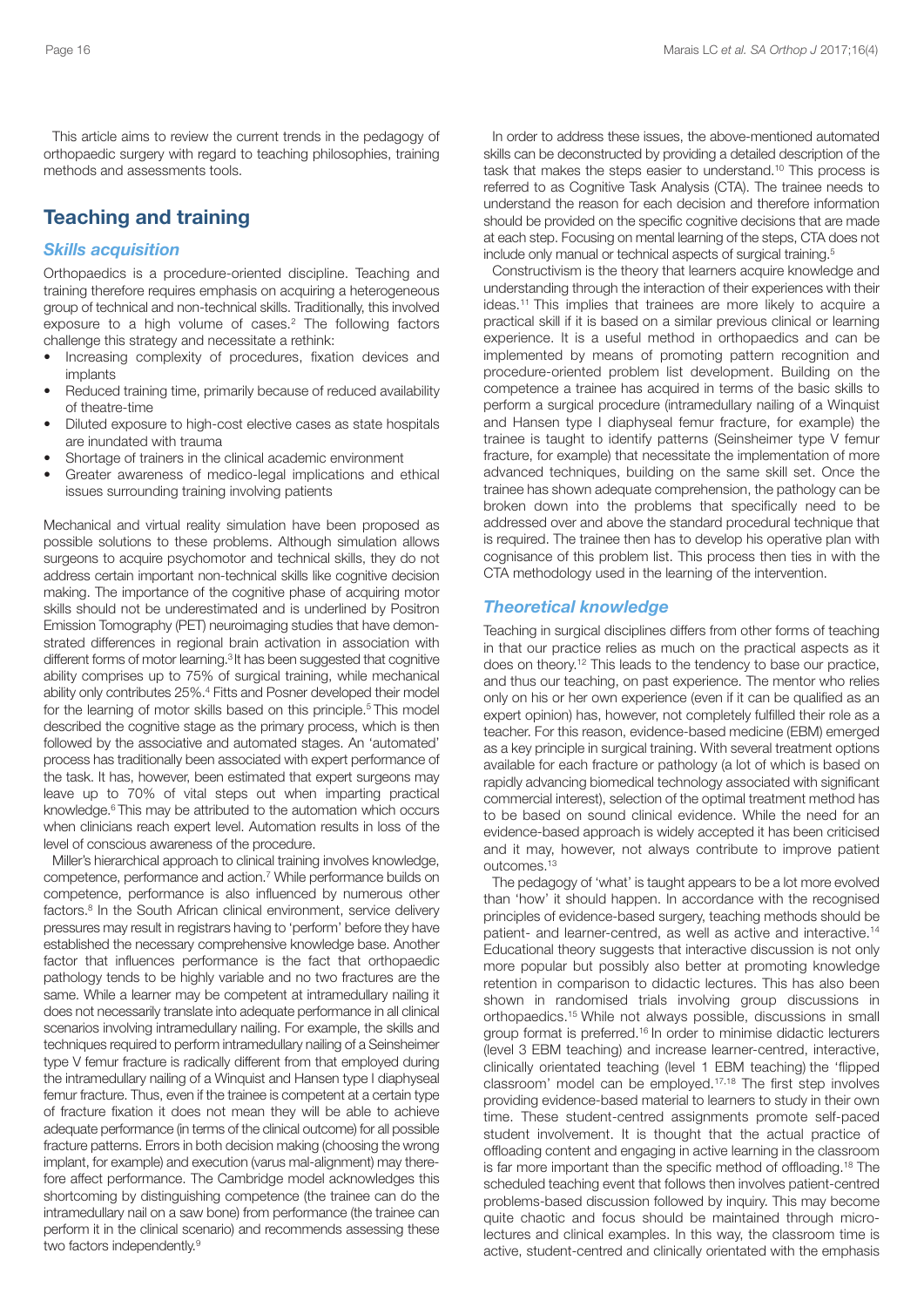on an evidence-based approach. This teaching method can be highly effective as it reinforces the knowledge attained through interaction with well-prepared learners. It may also result in improved attitudes towards learning and knowledge retention. The main drawback of this method is that it is more time-consuming than more traditional teaching methods. While less active, a didactic platform may still be required to facilitate exposure to vital knowledge not covered in the more active components of the teaching programme.

#### *Clinical teaching*

Contemporary educational themes in clinical teaching methodology include:

- Critical thinking
- Problem-oriented learning
- Evidence-based approach
- Situated learning
- CANMED principles

Critical thinking can be defined as the ability to apply cognitive skills (analysis, synthesis, perspective-taking) and the disposition to be deliberate about thinking (being open-minded or intellectually honest) that leads to action that is logical and appropriate. <sup>19</sup> It is a fundamental skill for clinicians who have to gather, integrate and act upon constantly changing complex data. <sup>20</sup> Deficits in critical thinking have significant implications in practice, including misdiagnosis, delays in diagnosis and treatment errors. 21-23 It has been suggested that a significant portion of students are not acquiring the necessary critical thinking skills thought to be at the core of higher education. 24 The sheer volume of available 'evidence' (literature) and the rapid advance of the science of orthopaedic surgery may distract somewhat from the focus on acquisition of complex reasoning skills. In order to address this, a problem-oriented approach with emphasis on pattern recognition and solution-oriented problem-list development can be employed. The aim is to engender a culture of higher-order thinking during problem analysis, synthesis and solution. Reflective thinking should be promoted and learners should acquire the ability to zoom in and out during the process (between critical technical detail and the 'big picture' of ultimate clinical outcome). This should ideally be performed in the clinical environment and during small group discussions (morning X-ray meetings, peer-review sessions, out-patient clinics, ward rounds or theatre planning sessions). Irrespective of the setting, one should strive to keep the discussion patient-centred and clinically relevant. Methods used to facilitate higher-order thinking include questioning (asking the student to explain his or her reasoning) and group interaction (obtaining varied opinions on a problem from not only the person presenting the case but also the other members of the group). <sup>25</sup> Critical thinking can be promoted by, for example, asking learners to describe all treatment options along with their reasoning as to why or why not they would select it. Group interaction is encouraged by asking the entire group to vote on a treatment option, for example, and individuals are asked to explain their reasoning or developing a problem list as a group through sequential individual contributions. Group interaction is particularly useful in orthopaedics as there is typically more than one solution to the problem. One should be mindful of keeping the process inclusive and if either trainees or consultants are not participating they can be asked for their opinion on the matter. The one major advantage of the critical thinking approach is that it places a premium on EBM. The trainee quickly learns that ultimately the available evidence should guide their thought process.

Teaching EBM can be achieved by various methods. The first is modelling EBM as the foundation of an expert clinician. Learners, aspiring to clinical excellence, look up to their teachers as models of expert behaviour. <sup>26</sup> The second method addresses the disorganised nature of active learning by making EBM the focal point and returning to the available evidence when concluding an interactive session. Journal club meetings provide an ideal opportunity for this approach and should incorporate the principles of critical appraisal of evidence. Mobile applications like 'Read by QxMD' have also drastically enhanced our ability to practise and teach EBM. It allows learners to search specific topics in the training environment and follow a range of specialities, journals and keywords. It also allows teachers to provide a selection of notable articles in a collection that can be accessed by learners. Other resources include journals like *Bone and Joint 360* (currently provided by the SAOA), which provides an expert's summary of noteworthy publications in each sub-discipline. While this platform for EBM teaching lends itself to active and interactive participation, the method has to be employed in a learner- and patient-centred manner. This requires the learner to be engaged in a way that is relevant to them in clinical practice and this may be achieved through situated learning.

Situated learning describes the principle of making the learner part of the community of practice. This is achieved by the legitimate participation of the trainee in the clinical environment. We frequently hear clinicians saying: 'Students/registrars are not what they used to be.' While this may be true, the fault is not necessarily on the student's side. Gawande points out that trainees are currently a lot further removed from the actual care of the patient. <sup>1</sup> Consultants tend to make the decisions about treatment etc., which removes the trainee's sense of purpose and belonging to the team. The situated learning theory aims to address this issue through legitimate participation in the treatment process.<sup>27</sup> This not only reinforces theoretical knowledge but also provides the trainee with a sense of purpose and belonging to the team. While this can be achieved relatively easily through the student having to consult with patients in the clinic, on a ward round or while on call, independent interaction with the patient alone does not constitute complete inclusion of the learner. If the student presents the patient to the teacher who then prescribes the diagnostic procedures and treatment modalities to be employed, the value of the method is diminished. By insisting that learners provide their diagnostic and treatment plans (with reasoning) when presenting patients for discussion, this method focuses the trainee's assessment of the patient on solving the problem at hand, rather than on just being able to perform generic symptom and sign reporting during the case presentation. It forces the trainee to think beyond the symptoms and signs, and begin to integrate the problem list with the treatment options. The process ties in with the over-riding aim, which is to engender a culture of critical thinking. The situated learning theory also supports the concept of 'scaffolding' where the learner is temporarily supported by an expert tutor who places them in the so-called 'zone of proximal development' where the student is able to progress in problem solving through interaction with more capable peers. 6,28

Although clinical acumen is essential, it is not all that is required of a competent clinician. The introduction of the CANMED principles into medical teaching recognises this. <sup>29</sup> This approach emphasises the acquisition of all the necessary competencies to be able to function as an effective:

- 1. Medical expert
- 2. Communicator
- 3. Collaborator
- 4. Manager
- 5. Health advocate
- 6. Scholar
- 7. Professional

The aim should be to incorporate these aspects into clinical training and there is some evidence that implementation of CANMED principles can improve clinical outcomes in surgery. Apart from the fact that trust in the physician may have a certain 'placebo' effect,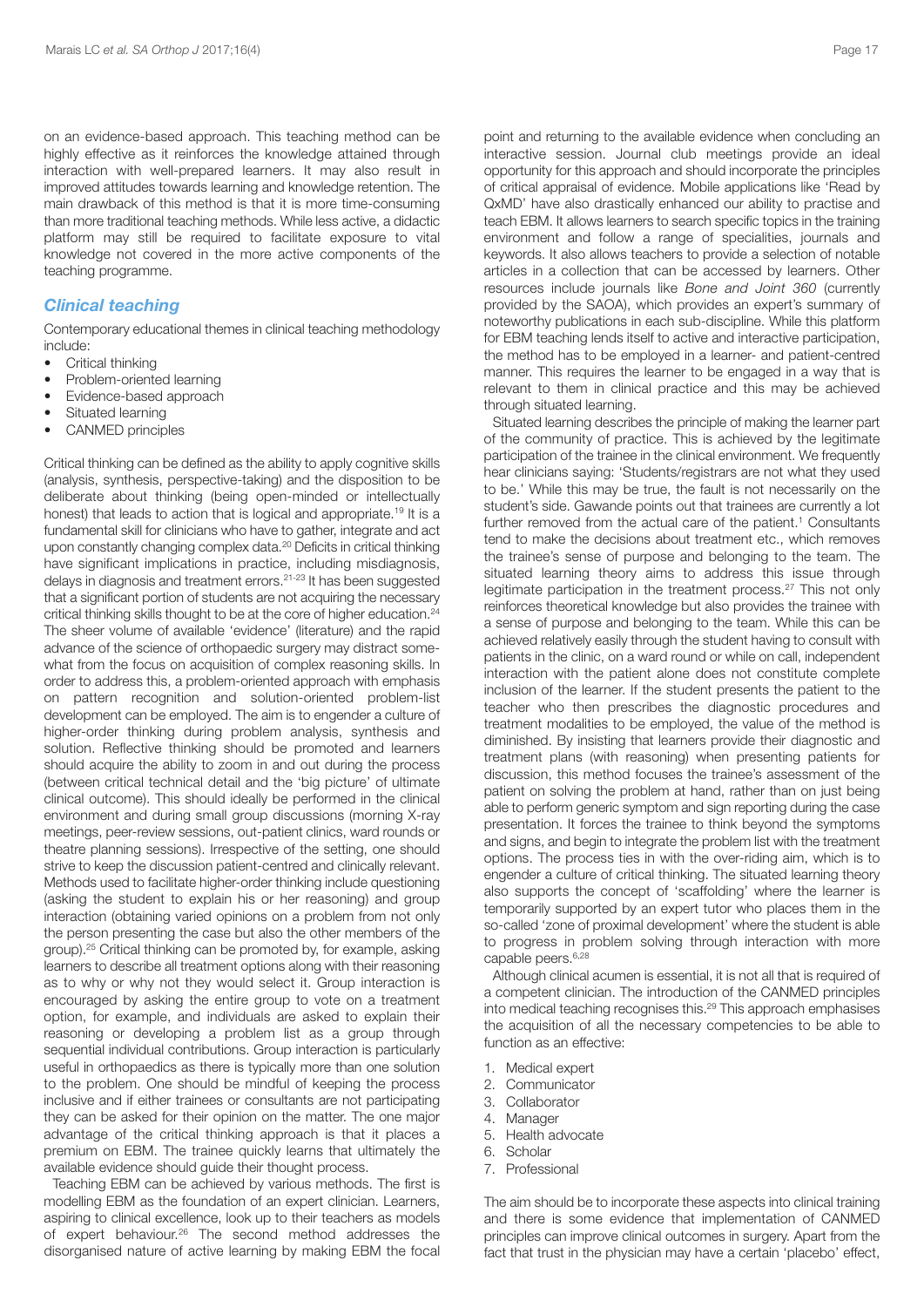strength in leadership may improve outcomes through the establishment of effective health care systems. Young *et al*. found that, when comparing surgical services with low and high complication rates, the difference was not in the training and experience of the surgeons but in the performance of the team as a health care system. <sup>30</sup> They recognised the role of the surgeon as a leader of the team, who should not only be proficient in terms of management and the administrative aspects of running a team (protocols, systems and coordination etc.) but also with regard to the human resource side of things (communication, motivation and empowerment). This, again, emphasises the requirement to train a surgeon as more than a mere 'technician'.

#### **Assessment**

Assessment of trainees forms a crucial part of supervision as it not only describes the progress of the learner, but also serves as a measurement of the efficacy and relevance of the training programme and the trainers. A recent study from the United Kingdom suggested that UK medical schools may be failing to ensure that medical students have acquired a basic competence in musculoskeletal medicine. <sup>31</sup> In fact only 21% of students passed the Freedman and Bernstein musculoskeletal cognitive examination. <sup>32</sup> The situation does not appear to be much better in South Africa, where a similar study (involving interns) found a 91% failure rate. <sup>33</sup> These results are worrying and indicate that we need to intensify efforts to improve education in musculoskeletal disease. Indeed, recent studies have emphasised the underrepresentation of orthopaedic surgery in undergraduate curricula. <sup>34</sup> While these studies illustrate the importance of training programme development and delivery it also highlights the need for appropriate assessment of learners. Assessment typically drives learning in students and therefore assessments should be designed to direct study in the relevant direction. The learning goals should therefore be considered when developing assessment tools to ensure that they remain relevant while not compromising quality. The challenge is that trainees must be assessed on the traditional competencies (knowledge and skills) but also on the other educational elements embodied in the CANMED principles.

At postgraduate level, the assessment of both aspects of cognition (knowledge and competence as referred to in Miller's pyramid) is challenging. <sup>7</sup> The evolution of single-best answer questions based on a clinical scenario appears to hold benefit as it promotes patient-centred analytical thinking. This format of assessment addresses several dimensions (remember, understand, apply, analyse and evaluate) of the revised taxonomy of educational objectives, as proposed by Krathwohl. <sup>35</sup> In terms of formative assessment of knowledge, open-ended essay-style questions may not necessarily be superior to the multiple-choice format.<sup>36</sup> However, it may still have an educational impact through its value as a driver for learning.

The assessment of skills has received some attention in recent literature. While the use of simulation is currently very prominent in orthopaedic literature, it is not always a realistic option in our resource-restricted environment. Furthermore, the cost efficiency of simulation-based assessments has been questioned. While OSATS (Objectively Structured Assessment of Technical Skills) was initially heralded as a reliable and valid tool, its validity has recently been called into question. <sup>37</sup> The problem is that evaluating a technical competency does not equate to an acceptable outcome in orthopaedics. Assessing drilling and screw insertion techniques does not measure adequacy of the fracture reduction, the level of stability that is achieved or the risk of non-union, for example. In order to achieve a more outcome-oriented approach, peer review may be implemented as part of the formative assessment. Both technical competency and surgical outcome can be assessed in

this fashion. Surgical logbooks are useful additional formative assessment tools and can be used to assess if trainees have met the required milestones in terms of surgical exposure, in a similar way to what is prescribed by the Accreditation Council of Graduate Medical Education (ACGME), for example. <sup>3</sup> Assessing the learner's ability to communicate, manage and work in a team, as well as perform adequately as a scholar and a professional, is difficult. Even more challenging is the assessment of actual performance.

Although our ability to assess knowledge, competence and even performance has certainly improved, 25 years after Miller's article was published, his words still ring true: the action aspect of the clinical behaviour is still the most difficult to measure reliably and accurately. <sup>7</sup> The most important final outcome is the ability of the trainee to perform independently, and this is the most difficult level to assess. Many factors affect the trainee's performance outside of the artificial training or examination environment. Attitudes, personality traits, coping mechanisms and the working environment may all play a role. Some of the aspects involved are so subtle or complex that they are extremely difficult to capture in a checklist. Obviously, the best way to assess the trainees' ability to 'do' is to evaluate their performance in carrying out their normal clinical duties. The coaching method, as used by the AO foundation, is primarily formative in nature and experienced as a training opportunity in a realistic environment. The trainee's actions can be assessed by their 'coach', who (similarly to a sporting coach) is seen to be on their side (rather than a critical examiner). Improvement is then achieved through the trainee and the coach's combined 'post-match' analysis.

### **Conclusion**

With the massively expanding curriculum and required skillset, exposure restrictions and litigious environment, we need to adopt safer and well-proven educational strategies to prepare our trainees for Orthopaedic Specialist practice.

#### *Compliance with ethics guidelines*

This article does not contain any studies with human participants or animals performed by any of the authors. For this study, formal consent was not required.

#### **References**

- 1. Gawande AA. Creating the educated surgeon in the 21st century. *Am J Surg* 2001;**181**:551-56.
- 2. Kneebone R, Aggarwal R. Surgical training using simulation. *BMJ* 2009; **338**(May):b1001.
- 3. Ghilardi MF, Ghez C, Dhawan V, *et al*. Patterns of regional brain activation with different forms of motor learing. *Brain Res* 2000;**871**(1):127-45.
- 4. Spencer F. Teaching and measuring surgical techniques: the technical evaluation of competence. *Bull Am Coll Surg* 1978;**63**:9-12.
- 5. Fitts PM, Posner MI. Human Performance. Belmont, CA: Brooks/Cole; 1967.
- 6. Wignfield LR, Kulendran M, Chow A, *et al*. Cognitive task analysis: bringing olympic athlete style training to surgical education. *Surg Inov* 2014; DOI: 10.1177/155335061456364.
- 7. Miller GE. The assessment of clinical skills/competence/performance. *Acad Med* 1990;**65**:S63-67.
- 8. Sadideen H, Kneebone R. Practical skills teaching in contemporary surgical education: how can educational theory be applied to promote effective learning? *Am J Surg* 2012;**204**:396-401.
- 9. Rethans JJ, Norcini JJ, Baron-Maldonaldo M, *et al*. The relationship between competence and performance: implications for assessing practice performance. *Med Educ* 2002;36901-909.
- 10. Clark RE, Estes F. Cognitive task analysis for training. *Int J Educ Res* 1996;**25**:403-17.
- 11. Whitman N. A review of constructivism: understanding and using a relatively new theory. *Fam Med* 1993;**25**:517-552. *Am J Surg* 2001;**181**:551-556.